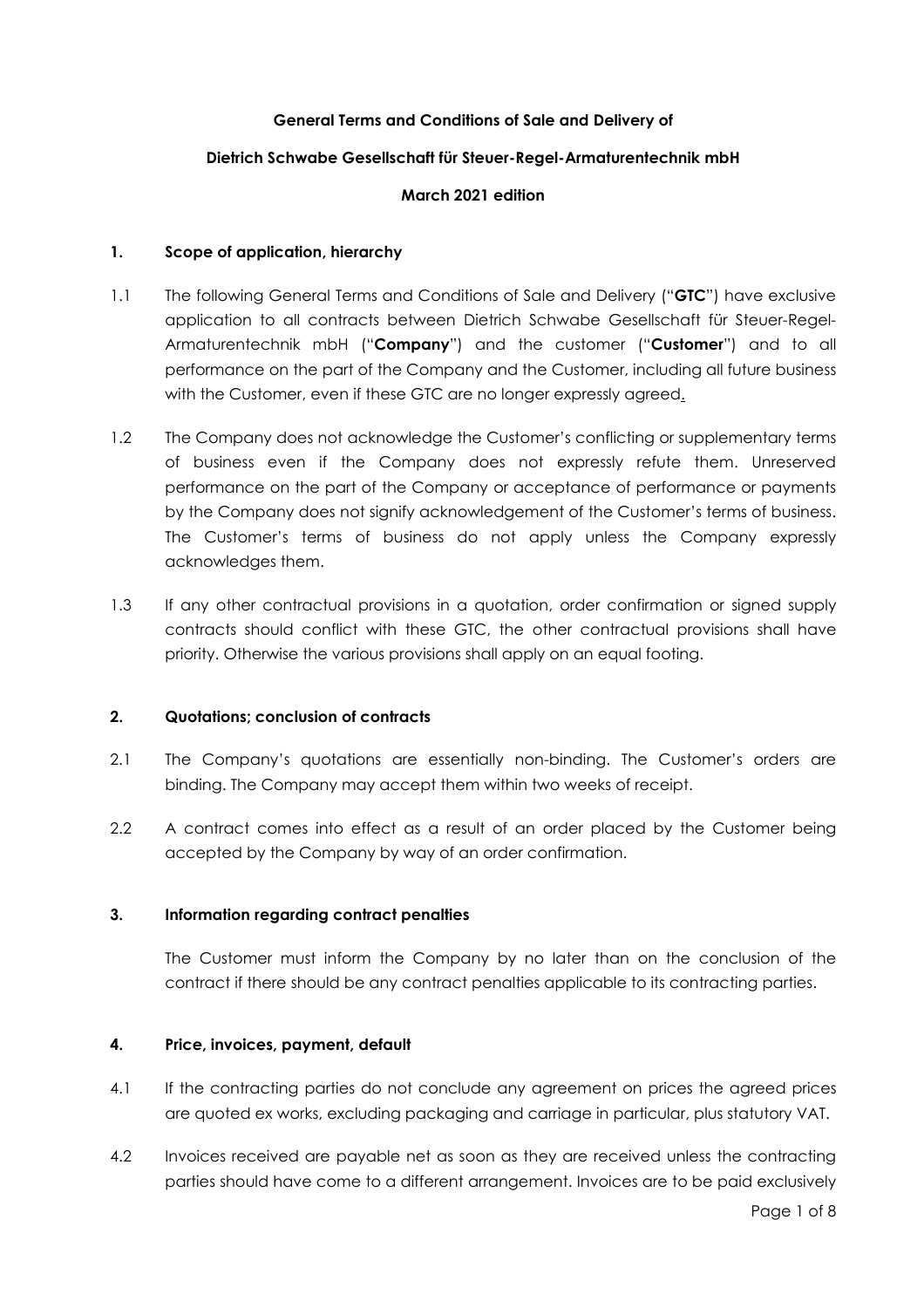to the account stated by the Company.

- 4.3 The Company reserves the right to charge the Customer and demand up to 100% of the agreed price before performance is rendered if the Customer should repeatedly fail to comply with its obligations to make payment to or cooperate with the Company or if the Customer's financial situation should seriously deteriorate so that the Company's claims are jeopardised.
- 4.4 If the Customer should fail to pay an invoice that it has received within two weeks of the invoice date or if it should make payment after the agreed period allowed for payment it will be deemed in default (§ 286 German Civil Code) without the need for a prior demand. The Customer will also be in default (§ 286 German Civil Code) if it receives a demand after the due date of payment of the invoice.
- 4.5 If the Customer should be in default with a payment (§ 286 German Civil Code) it will be liable to pay the Company default interest in the sum of 9 percentage points above base rate per annum or 10% per annum, whichever is the greater. The Company reserves the right to claim higher default interest.

# **5. Set-off, right of retention, assignment**

- 5.1 The Company is entitled to offset its own claims against the Customer's claims and to assert rights of retention in so far as permitted by law.
- 5.2 The Customer may only offset its own claims against the Company's claims or assert rights of retention provided that its counter rights/claims have been finally established, are acknowledged by the Company, are not disputed or at least ready for decision. Offsetting or the exercise of a right of retention will similarly be possible where the Customer's claim and the debt due to the Company are based in law on a relationship of mutuality (§ 320 BGB *[German Civil Code]*).
- 5.3 The Company is entitled to assign to a third party any claims deriving from the business relationship with the Customer. The Customer may not assign or transfer rights or claims against the Company to a third party. The provision in § 354 a HGB *[German Commercial Code]* is not affected.

# **6. Delivery, passage of risk, performance period, force majeure, default in performance and acceptance**

- 6.1 In the absence of any specific agreement the Company is only responsible, in principle, for putting goods at the Customer's disposal. It is for the Customer to collect goods at the Company's headquarters. The Company is not therefore responsible, in principle, for the delivery or packaging of goods in particular.
- Page 2 of 8 6.2 Part-performance is permissible to a reasonable extent. Part-performance will not be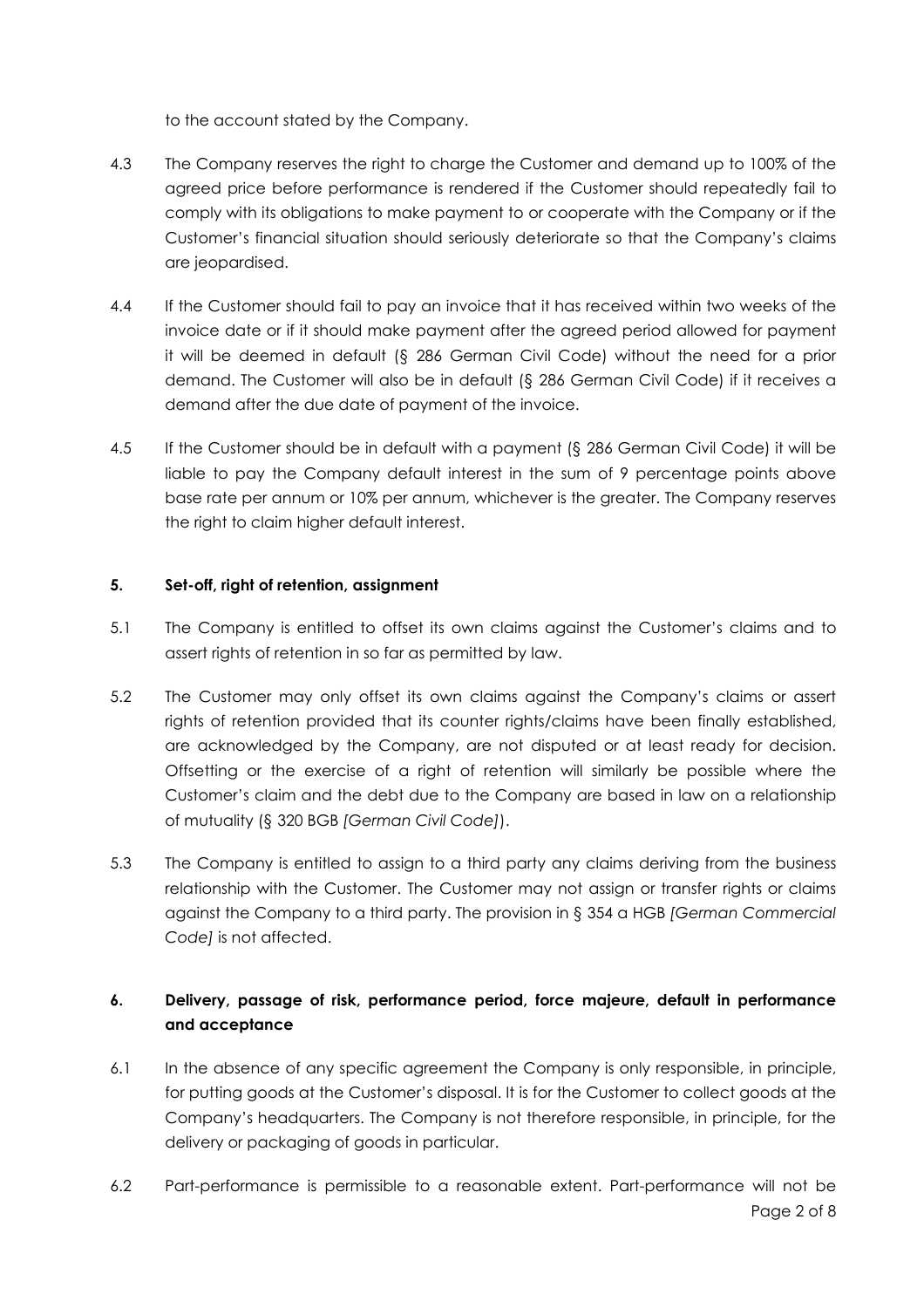reasonable, for example, if part-performance would be of no use to the Customer or if, prior to part-performance, only a small quantity has (still) not been provided or remains to be provided as a result of part-performance.

6.3 In the absence of any specific agreement the risk passes to the Customer as soon as the Company places goods at the Customer's disposal as agreed.

Where the Company is responsible for the carriage of goods the risk passes to the Customer as soon as the Company hands over the goods to the transport company or, if dispatch should be delayed due to no fault on the Company's part, once it has notified the Customer of their readiness for dispatch. If so requested by the Customer the Company will, at the Customer's expense, insure goods against theft, breakages and transportation, fire and water damage as well as any other insurable risks.

- 6.4 Agreed performance periods begin, in principle, on the date of conclusion of the contract, although
	- (i) not before all outstanding issues, especially technical questions, have been clarified and it has therefore been established what performance the Company is to render, and
	- (ii) not before the Customer has duly rendered in full all acts of cooperation necessary for performance, and
	- (iii) not before the Customer has made any advance payment which might be due.

Agreed performance deadlines will be extended accordingly, if necessary.

6.5 Modifications requested by the Customer and agreed by the Company as well as force majeure, especially unforeseen and unavoidable circumstances for which the Company is not responsible (e.g. pandemics, strikes or lawful lockouts, breakdowns, unpredictable difficulties with sourcing materials and power supplies, problems with the Company's upstream suppliers without fault, transportation delays, shortages of labour, energy or raw materials, official measures) will lengthen the performance period to a reasonable extent. In such a case even performance deadlines that have been agreed will be extended accordingly to a reasonable extent.

If force majeure should continue for more than a temporary period both contracting parties will be entitled to cancel. In such an instance claims in damages are ruled out in the absence of fault. The Company will inform the Customer of the commencement and ending of the force majeure as soon as possible.

Notwithstanding the above rules, as a result of the coronavirus crisis arising in 2020 the parties are in agreement that unexpected situations can always arise in which the Company, without being at fault, might still be able to effect contractual performance but such performance is not just marginally hampered so that the Company is justified in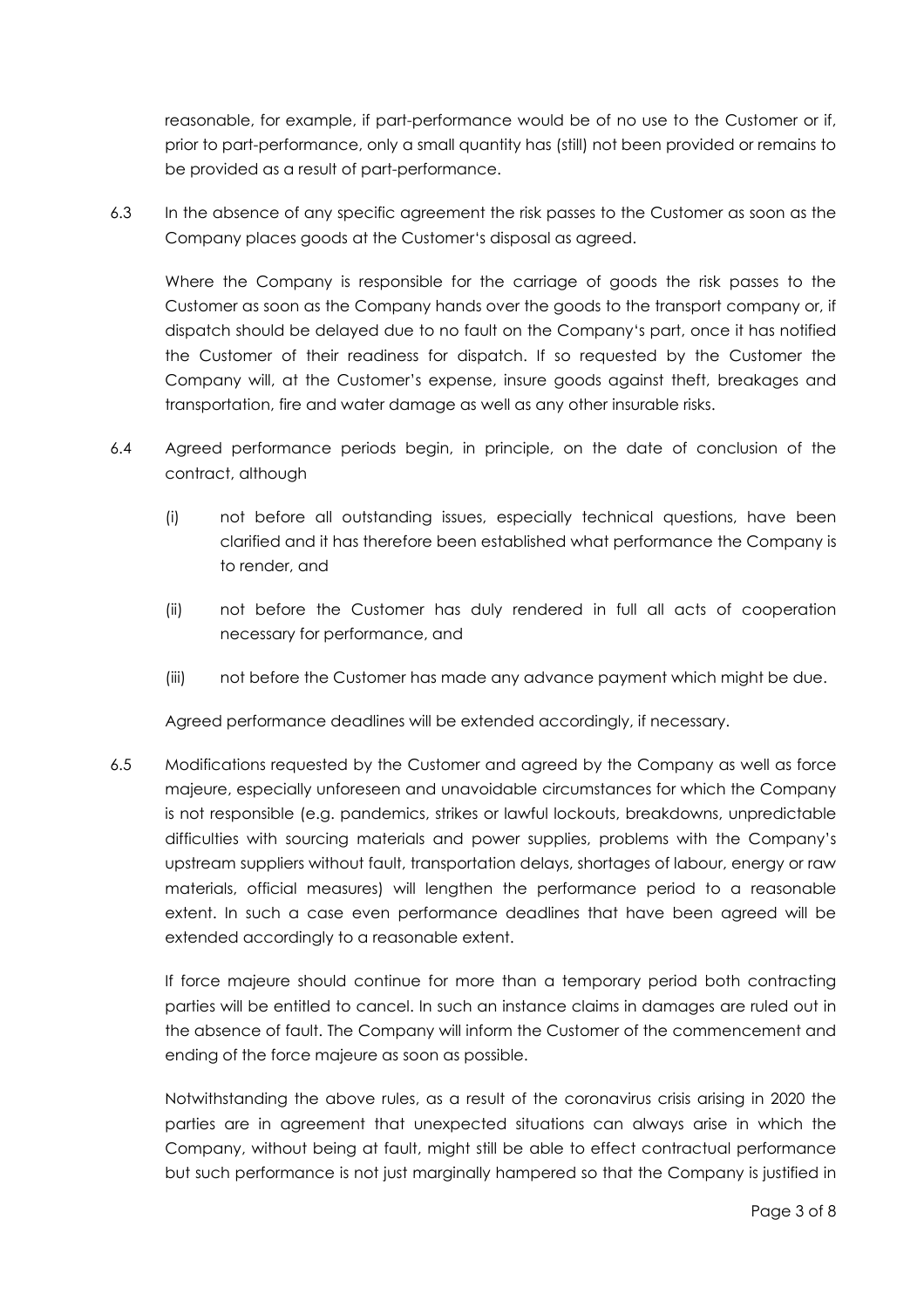its performance remaining in abeyance for the duration of that impediment and being resumed once again after the impediment has ceased. The parties are agreed that in such circumstances the Company shall have the right to temporarily cease its performance.

6.6 In the event of delay in performance the Company's liability in damages is governed exclusively by clause 9 of these GTC.

If collection or dispatch of goods should be delayed at the request or due to fault of the Customer the Company will store the goods at the Customer's risk and expense. The Company will charge for storage on a weekly basis according the actual costs incurred, although the minimum respective amount will be 0.5 % of the net value of the goods stored. The Customer will be free to collect the stored goods at its own risk and expense at any time.

Any more extensive rights and claims on the Company's part due to the Customer's delay in acceptance will be governed by statute.

# **7. Retention of title**

- 7.1 The Company reserves title to goods delivered until such time as all payments deriving from the business relationship with the Customer have been received ("**retention goods**").
- 7.2 The Customer is obliged to treat retention goods carefully; it is particularly obliged to insure them at its own expense against loss, water damage and fire in an amount adequate to cover their replacement value. The Customer must produce the insurance policy to the Company on request together with proof of payment of the premiums. The Customer hereby assigns to the Company its rights and claims under its insurance. The Company accepts such assignment. The assignment is conditional on full title having been acquired by the Customer.
- 7.3 The Customer is entitled to resell and process retention goods or combine them with other products in the ordinary course of business. However, the Customer hereby assigns to the Company in advance the full amount of all claims from the resale, processing or combining thereof on behalf of a customer which accrue to it against the latter or a third party. Such assignment also incorporates, in particular, those accounts receivable accruing to the Customer as a result of payment made by its customers to its banks. The Company accepts such assignment.
- 7.4 The processing and combining of retention goods is always undertaken by the Customer on behalf of the Company but without any liability on the Company. In the event of processing and combining with other products the Company acquires joint title to the new goods in the proportion that the invoice value of the retention goods bears to the value of the other processed materials at the date of such processing or combination.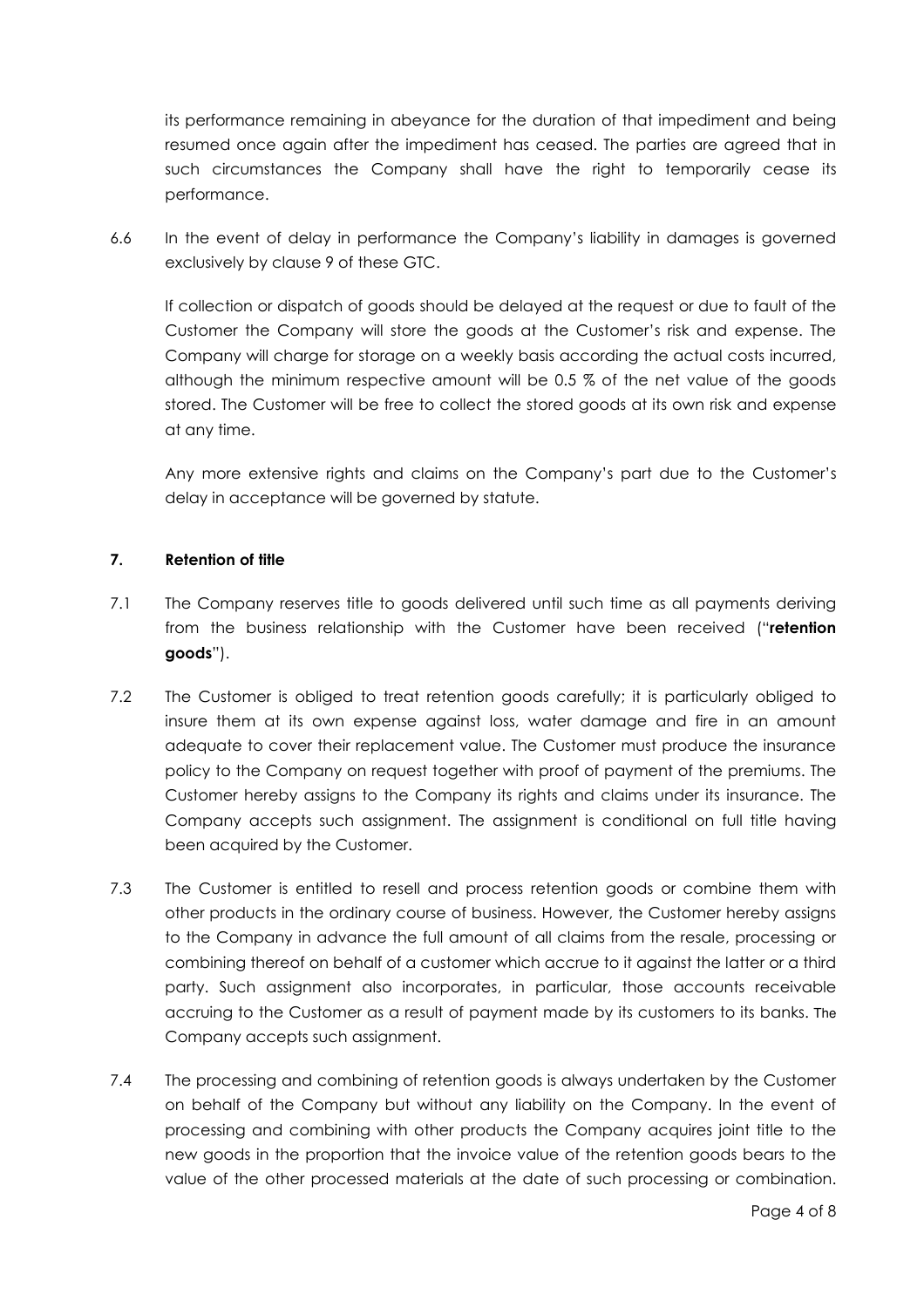The same applies *mutatis mutandis* where retention goods are mixed with other materials.

- 7.5 The Customer is entitled to collect accounts receivable assigned to the Company provided that the Customer settles its payment commitments out of the proceeds received.
- 7.6 Should the Customer fail to settle its payment commitments the Company may revoke the right of further usage and resale and require the Customer to notify the Company of the accounts receivable assigned and their respective debtors, to provide all details necessary for collection purposes, to hand over the requisite documentation and notify its debtors of the assignment.
- 7.7 Should the Customer fail to settle its payment commitments the Company may also assert its title to the retention goods and demand that they be handed over without the Company having to cancel the contract.
- 7.8 As long as retention or title continues the Customer may not transfer title as security or pledge the goods concerned without the Company's written consent. Seizure of retention goods by a third party must be immediately notified to the Company. Costs incurred by the Company in mounting a defence against such seizure action will be the responsibility of the Customer unless reimbursed by the third party or unless the Customer is not responsible for the need for such defence action.
- 7.9 If the value of security should exceed the Company's accounts receivable by more than 10 % the Company will release such security as the Customer may choose to that extent at the Customer's request.

# **8. Defect claims, warranty (§ 437 German Civil Code), warranty period**

- 8.1 The Customer must inspect goods as soon as they are delivered. If defects should be discovered on inspection the Customer is required to notify the Company of the defects in text form immediately and in any event within 8 working days of receipt of the goods (email or fax will suffice). Should a defect not manifest itself until later the Customer is required to notify the Company of the defect in text form immediately and in any event within 3 working days of discovery (email or fax will suffice). Otherwise the Company's performance will be deemed approved. The provision in § 377 HGB *[German Commercial Code]* also applies.
- 8.2 In the absence of any agreement to the contrary, any deviations in quality, colour, size, quantity, weight or gear that are of low value or customary in the trade and unavoidable technically or by reference to standards do not constitute defects.
- 8.3 If the Company's performance should be defective and complained of by the Customer pursuant to clause 8.1 of these GTC the Company may choose to either remedy the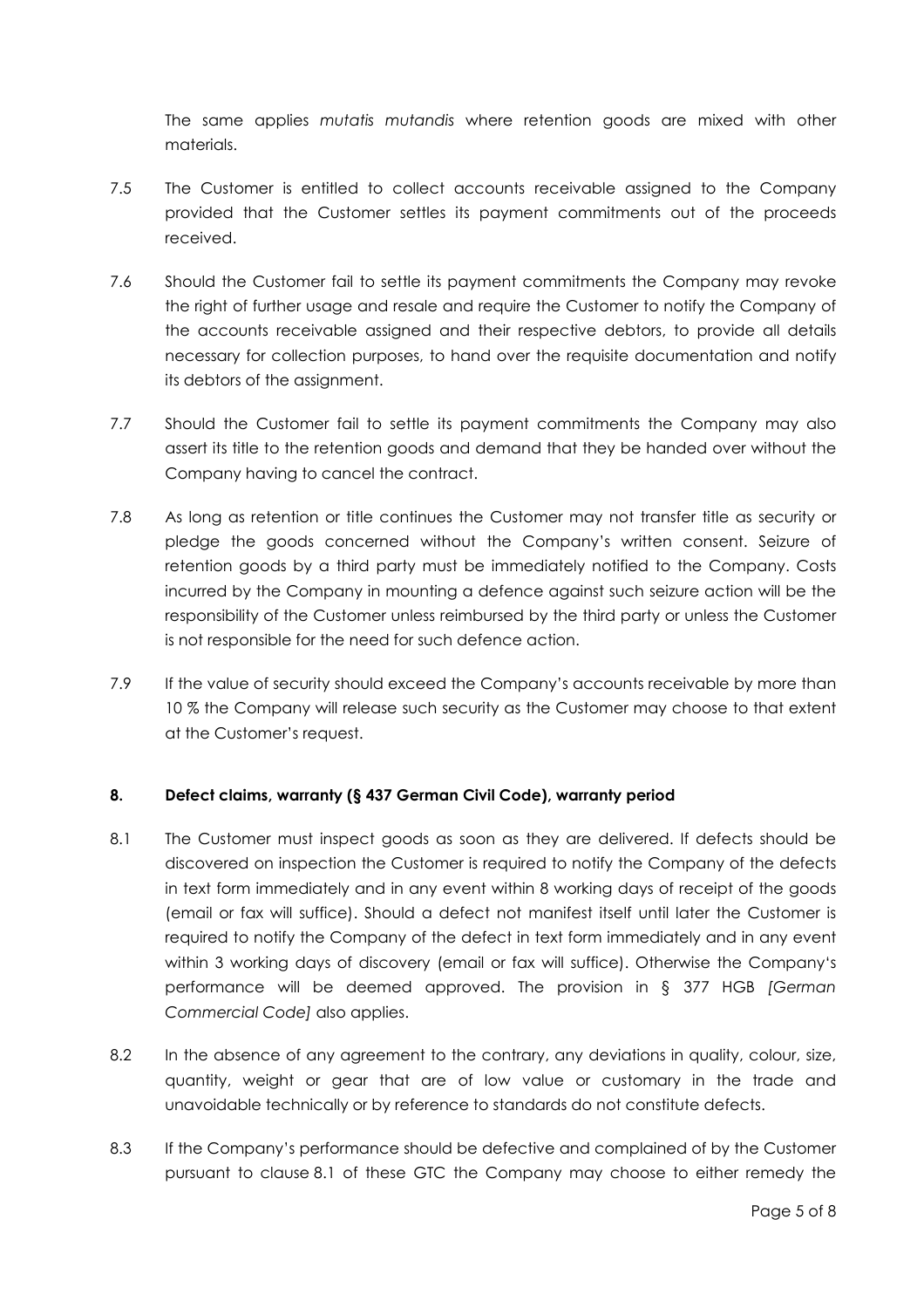defect or render faultless performance. The Company must always be given an opportunity to do so within a reasonable period of time unless such period is superfluous. If subsequent performance should fail or be unnecessary the Customer may rescind the contract, reduce the agreed price or claim damages provided that the statutory requirements are met and, in the case of damages, the further requirements of clause 9 of these GTC are satisfied.

8.4 The warranty period is 12 months from delivery of the goods. In cases governed by §§ 438(1) No. 2, 438(3), 445b BGB *[German Civil Code]*, 634a(1) No. 2 and 634a(3) BGB *[German Civil Code]* the limitation period provided for therein shall apply. If the Company should be liable in damages under the warranty pursuant to clause 9 of these GTC the warranty period for such claim in damages will be determined by statute.

## **9. Company's limited liability in damages**

- 9.1 If the Company, its legal representatives, employees or agents should be in breach of duty either through gross negligence or with intent, especially under the contractual relationship, or if they should commit a tortious act through gross negligence or with intent, the Company will be liable pursuant to statute for the resultant loss or damage to the Customer.
- 9.2 If the Company, its legal representatives, employees or agents should be in breach of duty merely through simple negligence the Customer's claims in damages against the Company of any kind whatsoever and based on any legal grounds, especially for breach of duty under the contract or in tort, are ruled out. This does not apply to breach of an essential contractual obligation through simple negligence. In such an eventuality liability is limited to foreseeable damage typical of the contract. An essential contractual obligation means one the proper fulfilment of which constitutes a condition sine qua non and on the fulfilment of which the Customer regularly relies and is entitled to rely.
- 9.3 The above exclusion and/or limitation of liability does not apply to liability based on culpable injury to life, limb or health, nor to liability for fraudulent concealment of a defect, nor to liability for non-fulfilment of a guarantee of quality (§ 444 BGB *[German Civil Code]*) and nor to liability under the *Produkthaftungsgesetz* [German Product Liability Act]
- 9.4 The statutory rules on burden of proof are not affected by the above provisions.

# **10. Rights to materials provided**

10.1 All the Company's papers, documents and other items with which the Company provides the Customer in the execution of its order, such as e.g. documents on the goods, texts, designs, drawings, calculations etc. and information contained therein (together called "**Materials**"), remain the property of the Company unless the Company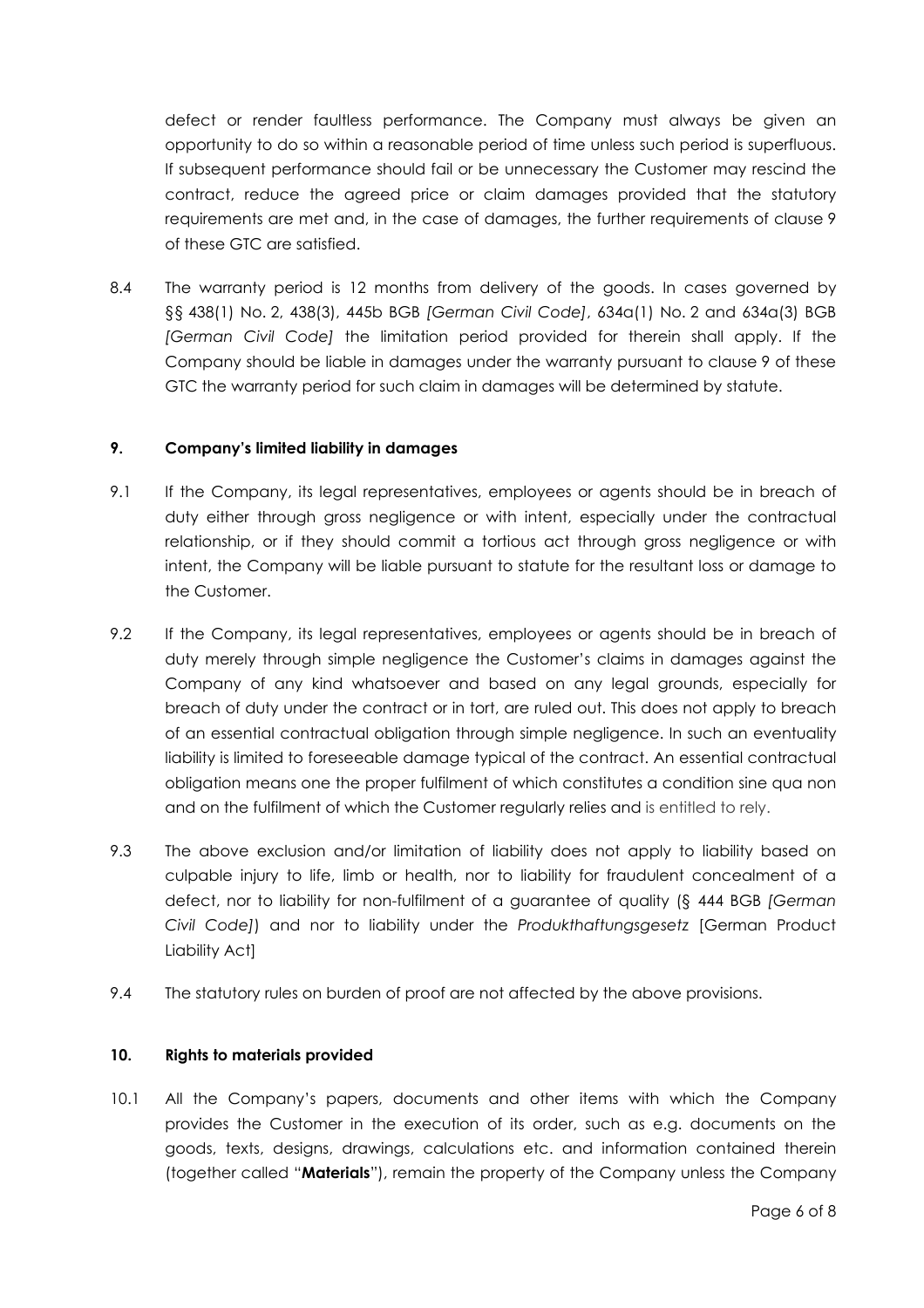transfers title to Materials to the Customer by contractual arrangement.

- 10.2 All copyright, registered designs, trademarks, patents, utility models and other intellectual property relating to Materials belongs exclusively to the Company. The Customer must not make Materials available to third parties or pass them on to third parties, nor may it reproduce same for such purpose.
- 10.3 The copying of Materials is only permitted in so far as agreed. The Company may demand the return of Materials at any time. The Customer must return Materials to the Company at its request. In such a case the Customer must destroy any copies made and confirm that they have been completely destroyed.

## **11. Confidentiality regarding trade secrets**

- 11.1 Both contracting parties are obliged to keep all of the other contracting party's trade secrets divulged in the course of collaboration and to treat as confidential all information and documentation relating thereto and to use it only for the execution of the order. This applies to information and documentation regarding prices, price calculations and the content of bids. This obligation will continue to apply for 5 years beyond the end of the contractual relationship.
- 11.2 Business partners, agents and staff of the contracting parties must also be obligated accordingly even after their employment relationship has come to an end.
- 11.3 The duty of confidentiality does not extend to information proven to have been already known at the date of disclosure or transmission, information that is public knowledge or that becomes public knowledge without any breach of obligations contained in this agreement, information that the other contracting party releases for publication in writing, information which one of the contracting parties lawfully receives from a third party without the imposition of a duty of confidentiality, or information which has to be disclosed to third parties by one contracting party by virtue of statutory obligations, especially in the course of judicial proceedings or pursuant to an official order. In the event of an obligation of disclosure each of the contracting parties is required to comprehensively inform the other contracting party of that obligation as soon as the obligation becomes known.

### **12. Agents, place of performance, proper law, forum, severability clause**

- 12.1 The Company may use third parties or agents with regard to any contractual performance.
- 12.2 The place of performance for all services arising from the contractual relationship is the Company's registered office.
- 12.3 German law shall have exclusive application to the exclusion of private international law